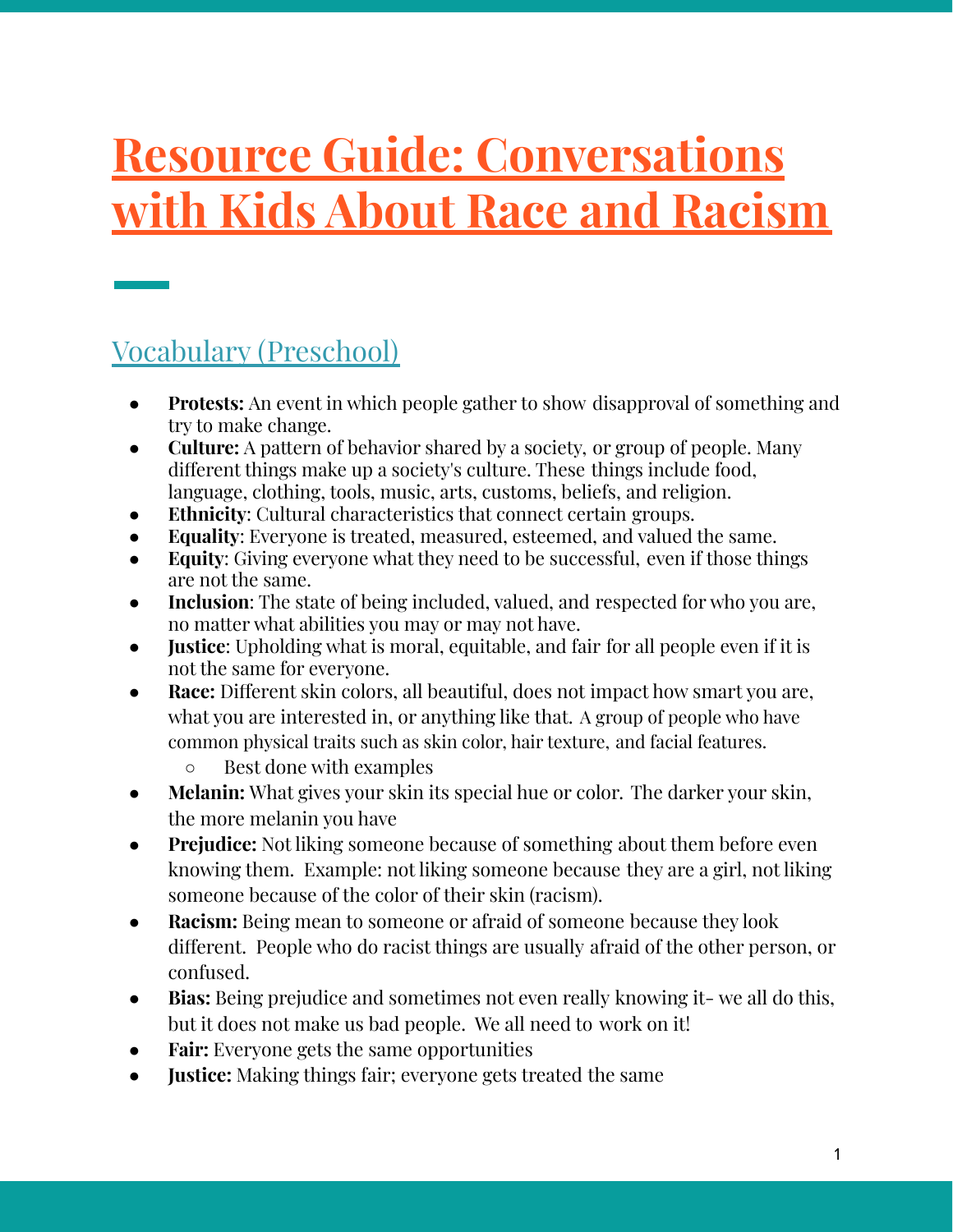# Vocabulary (Elementary)

- **Protests:** An event in which people gather to show disapproval of something and try to make change.
- **Culture:** A pattern of behavior shared by a society, or group of people. Many different things make up a society's culture. These things include food, language, clothing, tools, music, arts, customs, beliefs, and religion.
- **Ethnicity:** Cultural characteristics that connect certain groups.
- **Inclusion:** The state of being included, valued, and respected for who you are, no matter what abilities you may or may not have.
- **Equality:** Everyone is treated, measured, esteemed, and valued the same.
- **Equity:** Giving everyone what they need to be successful, even if those things are not the same.
- **Justice**: Upholding what is moral, equitable, and fair for all people even if it is not the same for everyone.
- **Implicit/Explicit Bias**: When a person prefers one thing over another without giving an equal chance to different ideas. Implicit bias is bias people do not know they have, whereas explicit bias is bias they know they have.
- **Privilege**: A right, advantage, or immunity only granted or available to a particular person or group.
- **Racism:** A belief that certain races of people are, by birth and nature, superior to—or better than—others. *Later explain*: This is often connected to who has the power in a society.
- **Stereotype**: An idea or belief that many people have about a particular group of people (or thing), often rooted in prejudice.
- **Colorism:** Prejudice or discrimination against individuals with a dark skin tone, typically among people of the same ethnic or racial group. **Example**: A preference for lighter skin among black people.
- **Hate Words:** Teach them what hate words are, that they are more than "curse words"

<http://www.racialequityresourceguide.org/about/glossary>

# Activities That Explore Diversity

[https://www.chicagoparent.com/learn/education-workshops/activities-to-discuss-rac](https://www.chicagoparent.com/learn/education-workshops/activities-to-discuss-race-with-kids/) [e-with-kids/](https://www.chicagoparent.com/learn/education-workshops/activities-to-discuss-race-with-kids/)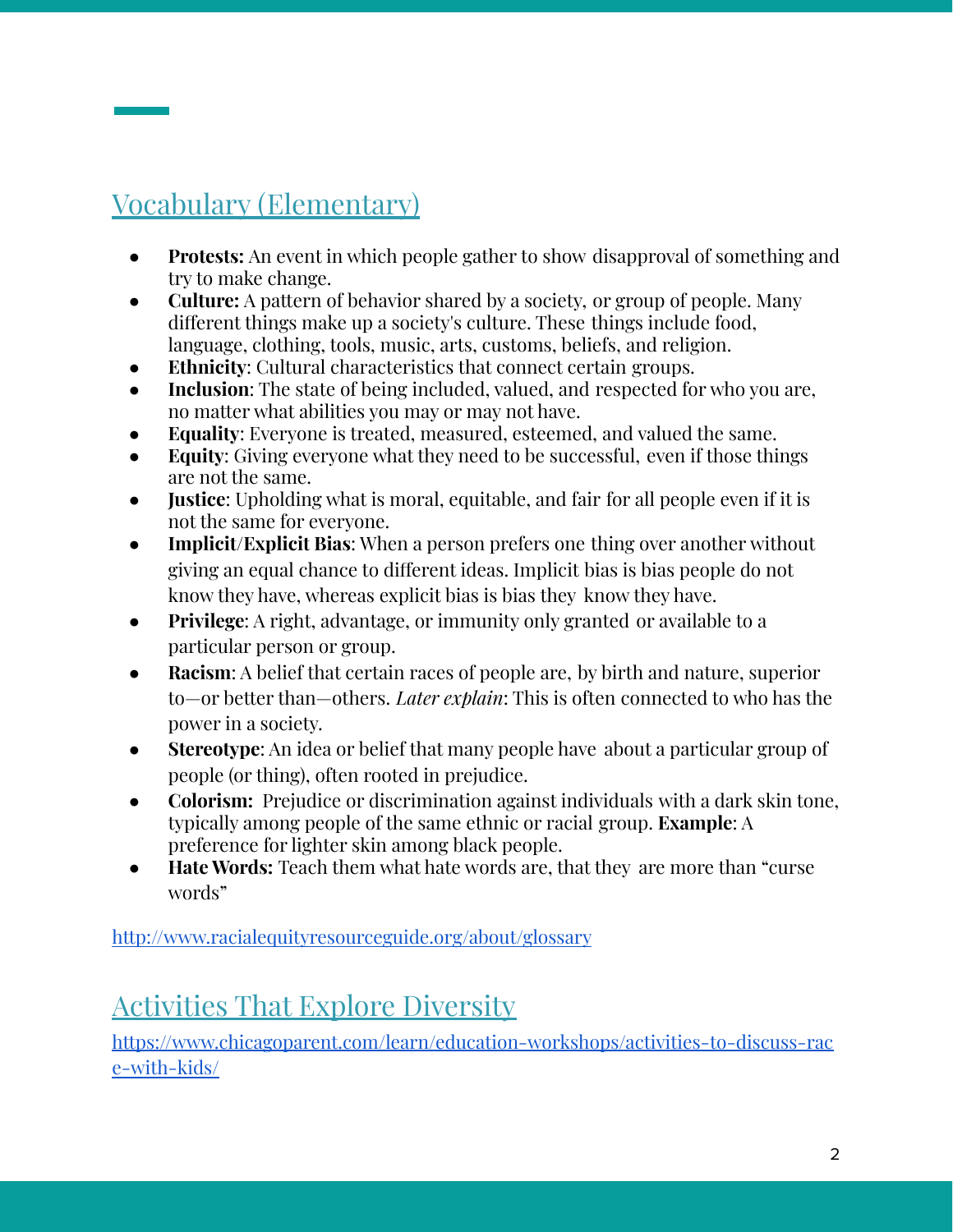### Apps That Have Diverse Characters

<https://www.commonsensemedia.org/lists/apps-and-games-with-diverse-characters>

# **Books**

<https://www.commonsensemedia.org/lists/books-about-racism-and-social-justice>

[https://www.google.com/amp/s/mashable.com/article/new-books-black-authors-you](https://www.google.com/amp/s/mashable.com/article/new-books-black-authors-you-should-read.amp)[should-read.amp](https://www.google.com/amp/s/mashable.com/article/new-books-black-authors-you-should-read.amp)

[https://www.google.com/amp/s/ideas.ted.com/62-great-books-by-black-authors-reco](https://www.google.com/amp/s/ideas.ted.com/62-great-books-by-black-authors-recommended-by-ted-speakers/amp/) [mmended-by-ted-speakers/amp/](https://www.google.com/amp/s/ideas.ted.com/62-great-books-by-black-authors-recommended-by-ted-speakers/amp/)

https://www.teachthought.com/pedagogy/20-books-teach-diversity-elementary-midd le-school-students/

#### **Preschool/Elementary Books:**

*Sulwe* by Lupita Nyongo

*The Skin I'm In* by Pat Thomas

*Let's Talk About Race* by Julius Lester

*It's Ok to Be Different* - Todd Parr

*Lulu is a Rhinoceros* - by Jason Flom with Allison Flom, Illustrated by Sophie Corrigan

*Be Who You Are* - Todd Parr

*The Family Book* - Todd Parr

*I Love My Hair*- Natasha Anastasia Tarpley, illustrated by E.B. Lewis

*The Peace Book* - Todd Parr

*Happy in Our Skin* - Fran Manushkin, illustrated by Lauren Tobia

*Different Differenter: An Activity Book About Skin Color* by Jyoti Gupta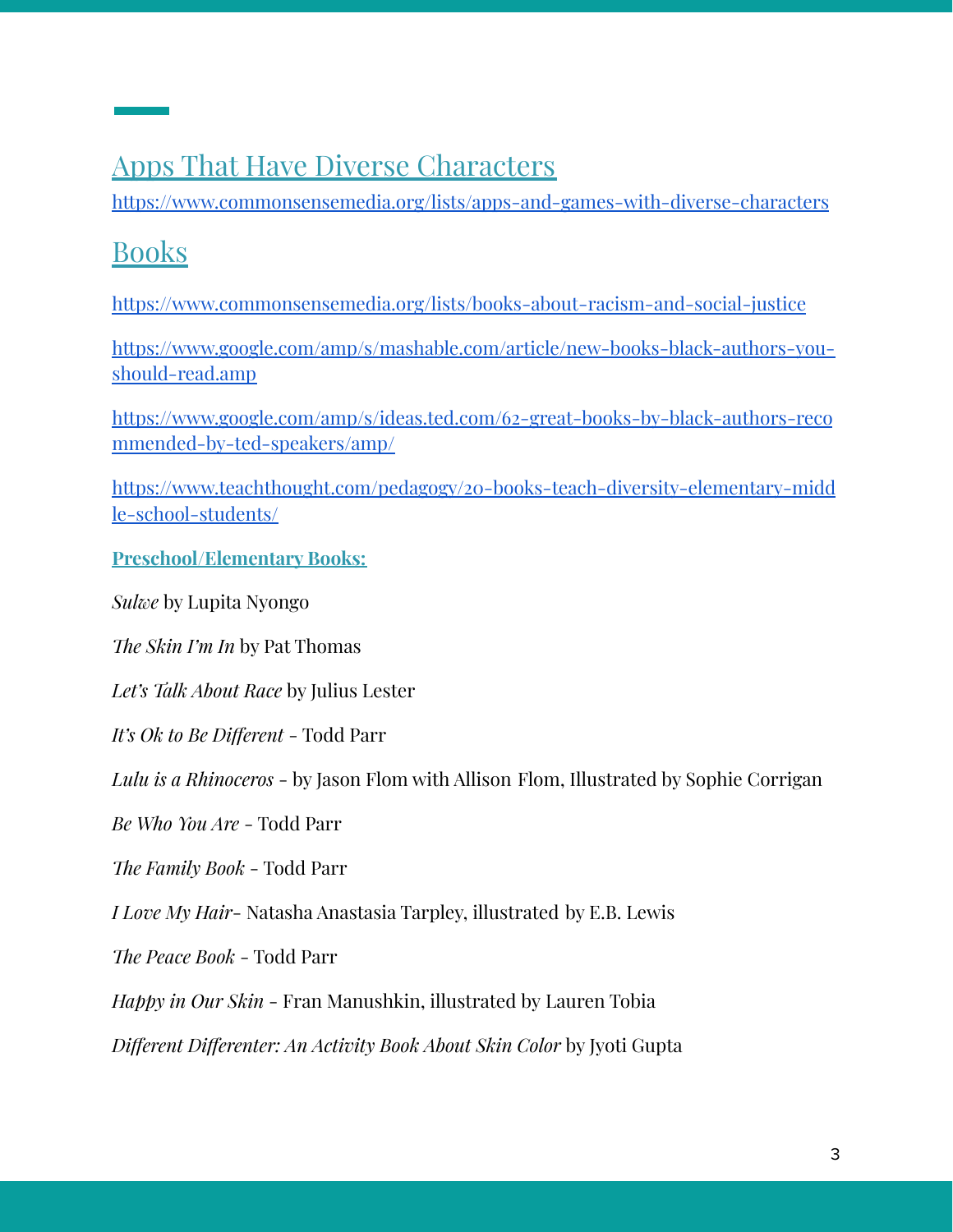#### **High School**

*Between the World and Me* by Ta-Nehisi Coates

*Race Matters* by Cornel West

*How to be Antiracist* and *Stamped* both by Ibrahim Kendi

*This Book is Anti-Racist: 20 Lessons on How to Wake Up, Take Action, and Do the Work* by Tiffany Jewell

*What Doesn't Kill You Makes You Blacker: A Memoir in Essays* by Damon Young

### TV Shows

<https://theeverymom.com/kids-tv-shows-that-celebrate-diversity/>

### **Other Resources**

<https://www.pbs.org/parents/talking-about-racism>

<https://teachpeacenow.com/all-colors-we-are/>

[https://www.thedinnertabledoc.com/blog/why-speaking-to-children-about-colorism-i](https://www.thedinnertabledoc.com/blog/why-speaking-to-children-about-colorism-is-important) [s-important](https://www.thedinnertabledoc.com/blog/why-speaking-to-children-about-colorism-is-important)

[https://www.kuder.com/blog/social-emotional-learning/resources-for-discussing-rac](https://www.kuder.com/blog/social-emotional-learning/resources-for-discussing-race-and-racism-with-middle-school-and-high-school-students/) [e-and-racism-with-middle-school-and-high-school-students/](https://www.kuder.com/blog/social-emotional-learning/resources-for-discussing-race-and-racism-with-middle-school-and-high-school-students/)

### Discussion Questions: Target of Racism/Colorism

- 1. Start by pointing out the inaccuracy and showing them that that person is wrong
- 2. **Discuss:** What was the person's purpose with that remark?
	- a. To be mean? To be ignorant?
- 3. Focus on the feeling: Listen to the child and help them put words to the feeling
- 4. **Corrective Action**: Some kind of corrective action needs to happen.
	- a. Often too late have a direct response to that incident, but can focus on correcting the ignorance as a whole
	- b. **Examples:** Create a sign, facebook post, etc.
	- c. Best when the idea comes from the kid, helps them take initiative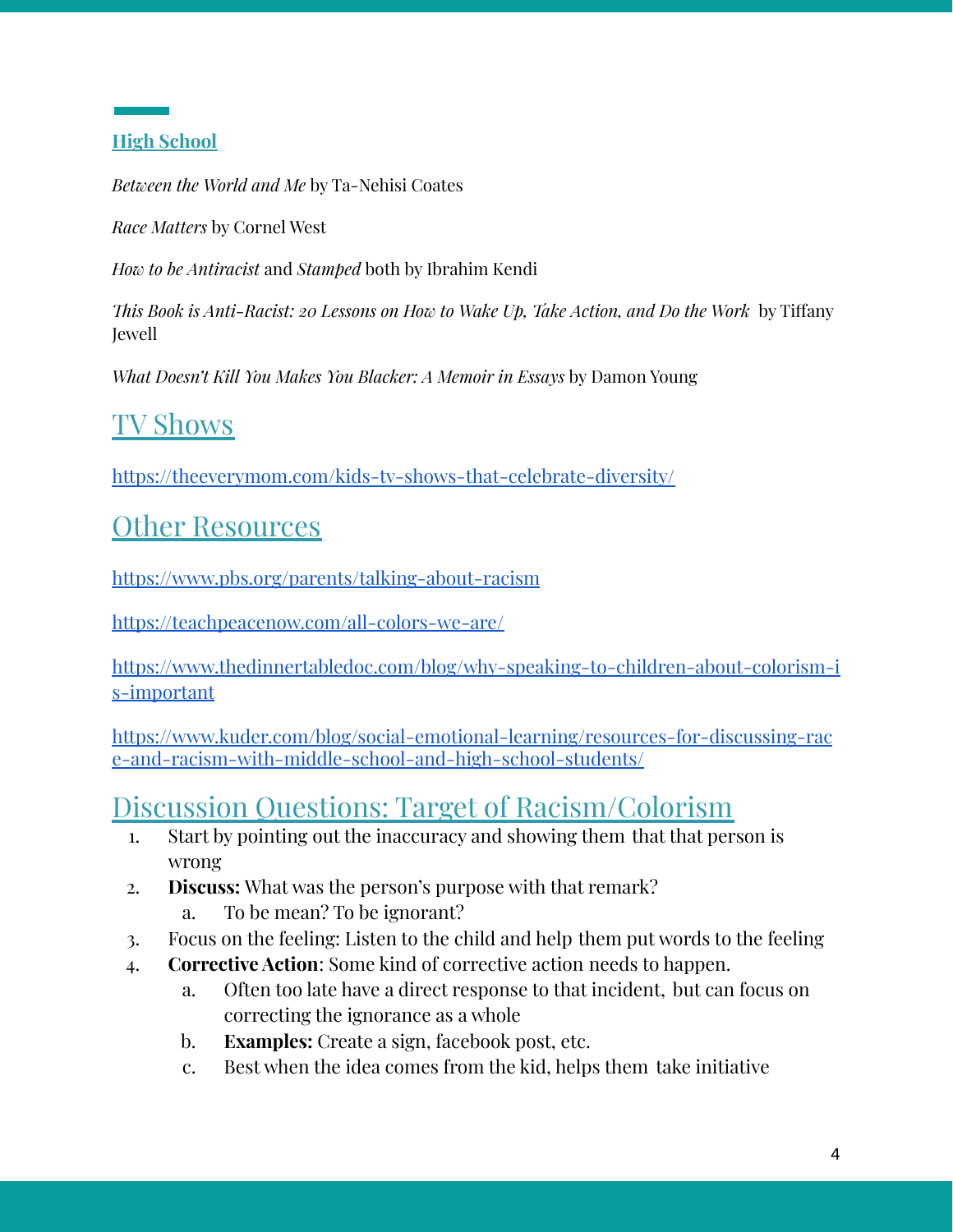#### Works Cited

*Google Image Result for Https://Jonesmagazine.com/Wp-Content/Uploads/Alek11.Jpg*,

images.app.goo.gl/rpyCkf75strMMxkB6.

*Encyclopædia Britannica*, Encyclopædia Britannica, Inc.,

kids.britannica.com/kids/article/culture/399913.

*Encyclopædia Britannica*, Encyclopædia Britannica, Inc.,

kids.britannica.com/kids/article/culture/399913.

- -, Cormac Reynolds, et al. "How to Rank Images to Protect Your Online Reputation." *VelSEOity*, 21 Jan. 2021, velseoity.com/how-to/rank-images-protect-online-reputation/.
- AS;, Gonzalez AM;Steele JR;Baron. "Reducing Children's Implicit Racial Bias Through Exposure to Positive Out-Group Exemplars." *Child Development*, U.S. National Library of Medicine, pubmed.ncbi.nlm.nih.gov/27392212/.

Alex Mlynek February 9, 2017. "How to Talk to Kids about Racism: An Age-by-Age Guide." *Today's Parent*, 16 May 2017,

www.todaysparent.com/family/parenting/how-to-talk-to-kids-about-racism-an-age-by -age-guide/.

"Apps and Games with Diverse Characters." *Common Sense Media: Ratings, Reviews, and Advice*, 1 Jan. 1970,

www.commonsensemedia.org/lists/apps-and-games-with-diverse-characters.

"Black Woman Selfie Stock Photos and Royalty-Free Images, Vectors and Illustrations." *Adobe Stock*, stock.adobe.com/hu/search/images?k=black+woman+selfie.

"The Casagrandes." *IMDb*, IMDb.com, 14 Oct. 2019, www.imdb.com/title/tt9165462/.

Centers, KinderCare Learning. "Raising Anti-Racist Kids in 2020: The Top 12 Words You Need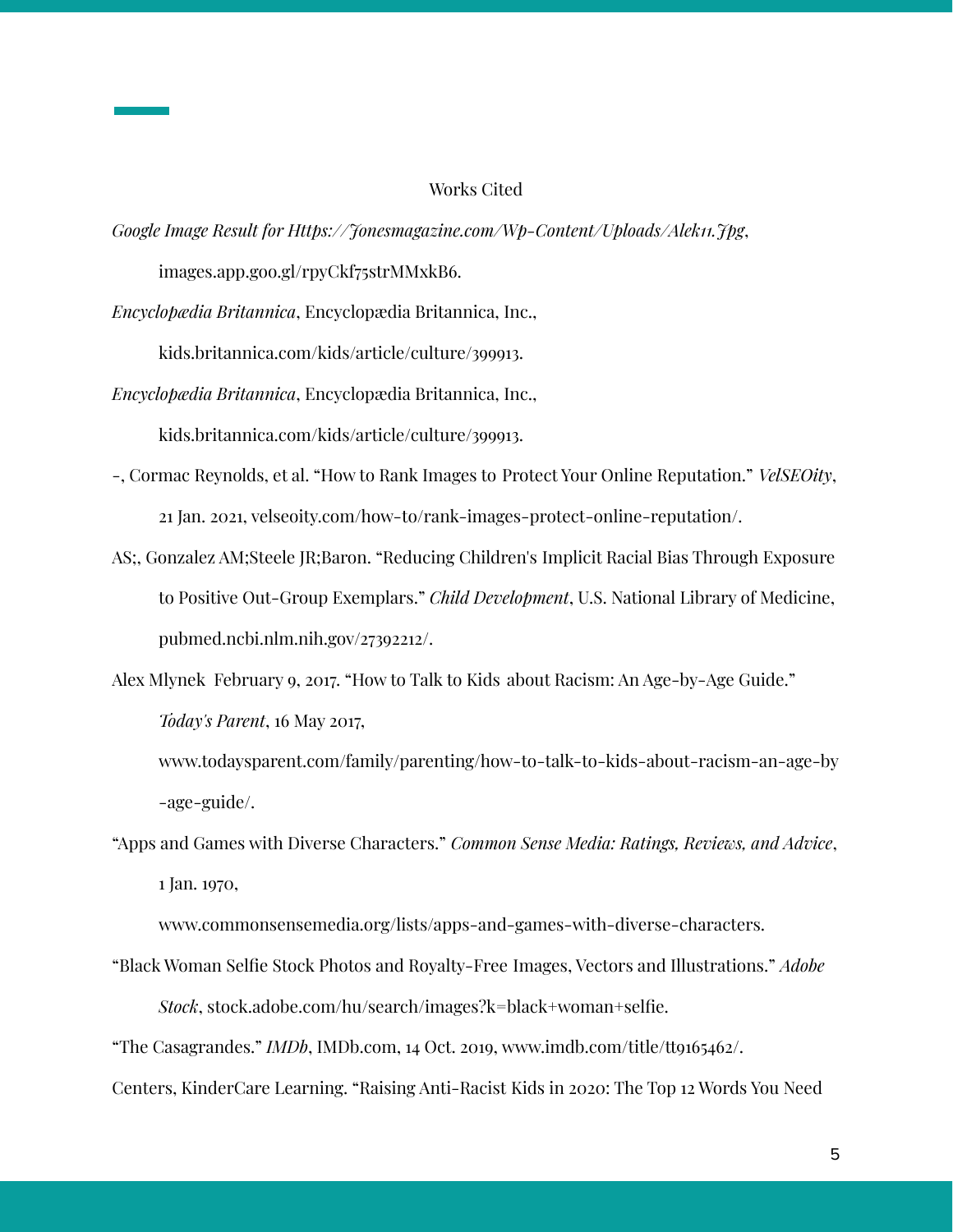to Know." *Keywords to Know When Talking about Race*,

www.kindercare.com/content-hub/articles/2020/september/anti-bias-vocabulary.

Depositphotos, Inc. " $\triangleright$  Pool Photoshots Stock Pictures, Royalty Free Hispanic Family Images: Download on Depositphotos®." *Depositphotos*,

depositphotos.com/stock-photos/hispanic-family.html.

- Dimock, Michael. "Defining Generations: Where Millennials End and Generation Z Begins." *Pew Research Center*, Pew Research Center, 15 Jan. 2021, www.pewresearch.org/fact-tank/2019/01/17/where-millennials-end-and-generation-z-b egins/.
- "Glossary." *Racial Equity Resource Guide*, [www.racialequityresourceguide.org/about/glossary](http://www.racialequityresourceguide.org/about/glossary). Ijeoma Oluo October 17, 2019.

"No, Kids Are Not 'Colourblind.'" *Today's Parent*, 1 June 2020,

www.todaysparent.com/kids/preschool/no-kids-are-not-colourblind/.

"Indian Woman Mobile Phone Stock Photos." *4,783 Indian Woman Mobile Phone Photos - Free & Royalty-Free Stock Photos from Dreamstime*,

www.dreamstime.com/photos-images/indian-woman-mobile-phone.html.

McCollum, Sean, et al. "'What's 'Colorism'?"." *Learning for Justice*,

www.tolerance.org/magazine/fall-2015/whats-colorism.

Medina, Meg, et al. "Mango, Abuela, and Me." *Amazon*, Findaway World, LLC, 2020, www.amazon.com/Mango-Abuela-Me-Meg-Medina/dp/0763669008/ref=as\_li\_ss\_tl?ie= UTF8&qid=1494213600&sr=8-1&keywords=mango+abuela+and+me&linkCode=sl1&tag =teachthoughtgiftguide-20&linkId=3cb7d527f4b083d4e886b7511957a091.

O'Brien, Anne Sibley, et al. "I'm New Here." *Amazon*, Findaway World, LLC, 2019, www.amazon.com/New-Here-Anne-Sibley-OBrien/dp/158089612X/ref=as\_li\_ss\_tl?ie=U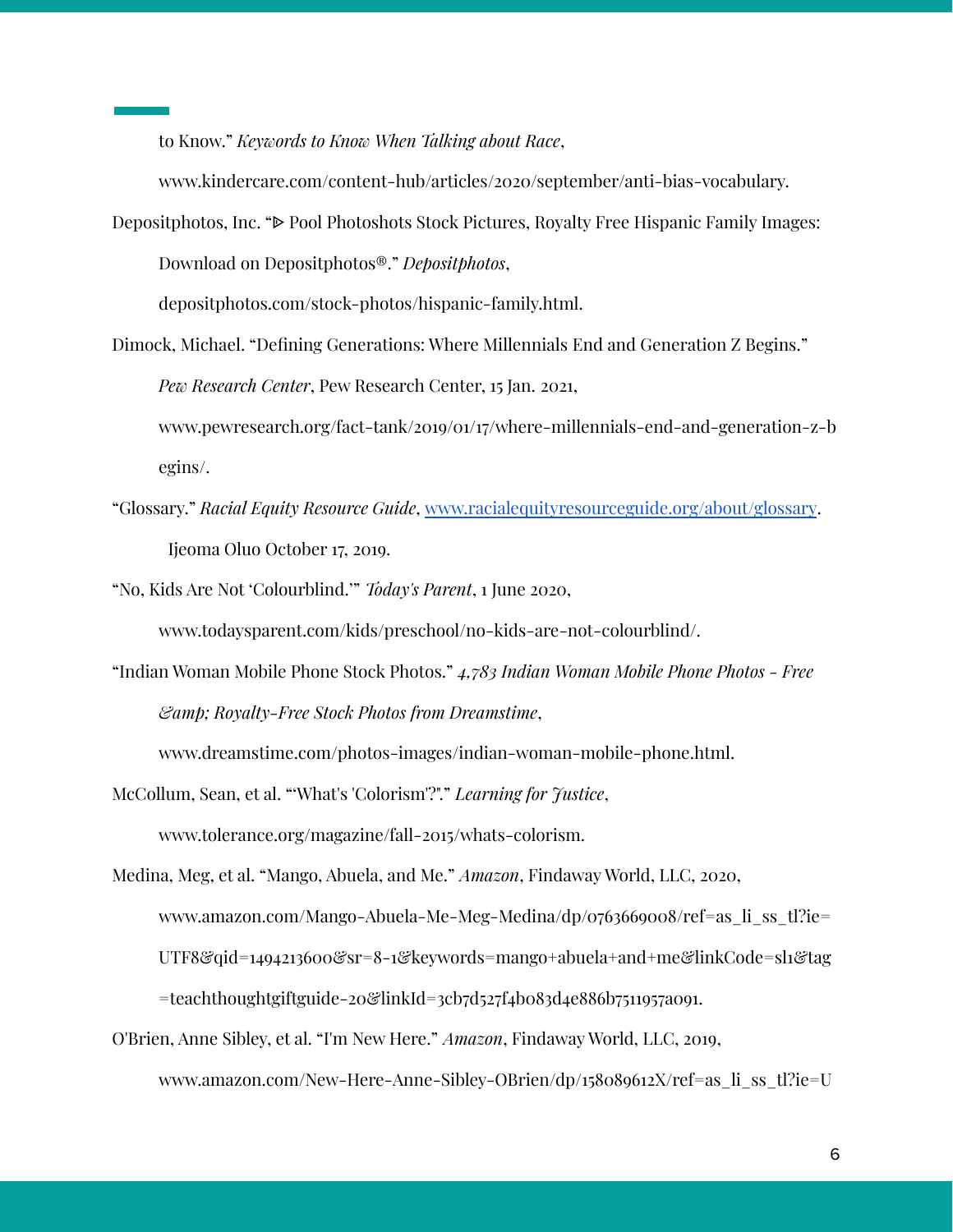TF8&qid=1494213776&sr=8-1&keywords=I'm+New+Here&linkCode=sl1&tag=teachthou ghtgiftguide-20&linkId=d44d36297ac98e1f8188682f4ab140de.

Petski, Denise. "'The Proud Family' To Return With New Episodes On Disney , Says Star Jo Marie Payton." *Deadline*, Deadline, 26 Nov. 2019,

deadline.com/2019/11/the-proud-family-return-new-episodes-disney-plus-1202795635/.

"Resources for Discussing Race and Racism with Middle School and High School Students." *Kuder*,

www.kuder.com/blog/social-emotional-learning/resources-for-discussing-race-and-ra cism-with-middle-school-and-high-school-students/.

- "Talking About Skin Color: All the Colors We Are." *Teach Peace Now*, 4 Mar. 2017, teachpeacenow.com/all-colors-we-are/.
- "Talking About Skin Color: All the Colors We Are." *Teach Peace Now*, 4 Mar. 2017, teachpeacenow.com/all-colors-we-are/.

"Talking to Children About Racial Bias." *HealthyChildren.org*,

www.healthychildren.org/English/healthy-living/emotional-wellness/Building-Resilienc e/Pages/Talking-to-Children-About-Racial-Bias.aspx.

TodayShow. "Are You a Black Woman Who Has Been Ignored or Brushed off by Your Doctor?" *TODAY.com*, 22 June 2020,

www.today.com/health/denied-medical-care-race-t184797?icid=related.

- TodayShow. "How Racism Can Harm a Child's Health for Life." *TODAY.com*, 17 July 2020, www.today.com/health/why-racism-can-have-long-term-effects-children-s-health-t18 6480.
- Trent, Maria, et al. "The Impact of Racism on Child and Adolescent Health." *American Academy of Pediatrics*, American Academy of Pediatrics, 1 Aug. 2019,